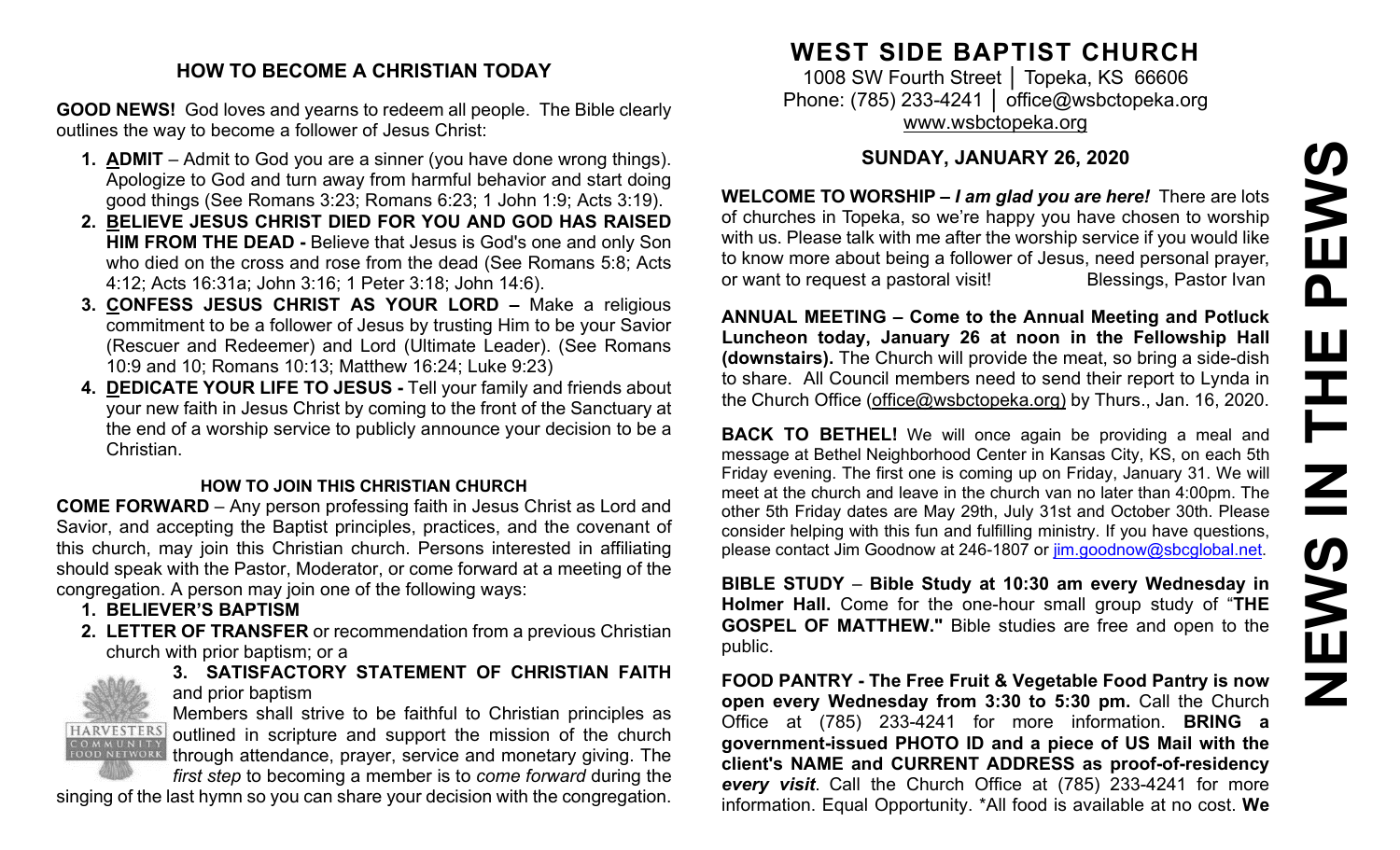**need** *empty egg cartons and reusable bags***.** See Jack Janway for more information or details about volunteering

**HOSPITAL & EMERGENCIES –** If you or a loved one is admitted to the hospital for an emergency or for surgery, **the hospital staff and chaplains' office will NOT contact the Church Office or the Pastor**. **You or a family member must call the Church Office at (785) 233-4241 or the PASTOR at HOME (785) 267-0936**. Pastor is willing to visit the hospital and pray prior to surgeries.



**OUTREACH AND EVANGELISM COMMITTEE -** Get involved! Consider



joining the **Outreach and Evangelism Committee**. We need people to plan, organize and run the many activities we do. Would you like to oversee the Easter Egg hunt, or parking lot sale, a movie or game night? Or would you be willing to help? Do you have a new idea for a new activity that will attract people to our church? If interested, please

plan on coming to our meeting **Tuesday, January 28th at** 

**6:00 pm** in Holmer Hall or contact Jack Janway for information.

**SUPPER BOWL WATCH PARTY -** Come watch the Super Bowl with us! Pre-game chili feed will start at 4:30 p.m. in fellowship hall. Chili, crackers, cheese and onions will be provided. If you prefer other chili fixings, feel free to bring it. We will move up to Holmer Hall to watch the game. Bring your favorite snacks for the



game. Most importantly, bring a guest to watch the game with us.

**CHOIR CHANGES -** All who enjoy singing and have some available time to spend learning music are invited to join the Choir on *Wednesday's at 7:00 pm*, Contact our Choir Director, Matt Smith at (785) 230-6442 if you have any questions or songs you would like to sing.

**COUNCIL OF MINISTRIES –** The Church Council (Officers, Coordinators of Ministries, and the Pastor) will meet on the **second Tuesday of the month at 6:00 pm in Holmer Hall**. The meetings are open, and members are encouraged to attend. See Pat Carpenter, Moderator, for details or agenda.

**FINANCIAL GIVING** – Thank you for the generous support of the work of God in and through West Side Baptist Church. Donations report:

|                           | 01-19-2020 |            |    | Y-T-D       |  |
|---------------------------|------------|------------|----|-------------|--|
| <b>General Fund</b>       |            | \$9,493.00 |    | \$14.715.00 |  |
| <b>Building Fund</b>      | S          | 20.00      | S  | 20.00       |  |
| <b>Sunday School</b>      | \$         | 5.00       | \$ | 20.00       |  |
| Fellowship/Benevolence \$ |            | 5.00       |    | 233.00      |  |

**SUNDAY SCHOOL -** Be kind to yourself and join a class! It's an opportunity to learn more about the Bible, our faith, ourselves, our past, present, & future, and our Savior. We are offering four different class opportunities for adults:

- **"Knowing Jesus" by Robby Gallaty** Jack Janway's class will begin a new six part video series on Sunday 26th of January at 9:15. All are invited and please bring a friend.
- "**The Basics of Christian Faith**" taught by Pastor Ivan. It meets downstairs in the Youth Room.
- "**The Armor if God" by Priscilla Shirer**. Rexanne Greuter is leading a women's class discussing ideas and spending meaningful time in prayer support. This class is upstairs in the first room off the South stairway.
- **"Reading the Bible as Literature"** a video series taught by Doug Mauck in Holmer Hall. These videos help bring the Bible to life and increase our understanding.

You would be welcomed at any of these classes. They are open to all. It's a great chance to fellowship with other believers and to enhance your spiritual growth. Classes begin @ 9:15 every Sunday morning.



**WWW will not meet Wednesday, February 19, 2020 due to Parent/Teacher Conferences. Also remember if USD 501 cancels school for inclement weather on a Wednesday, WWW will also be cancelled.**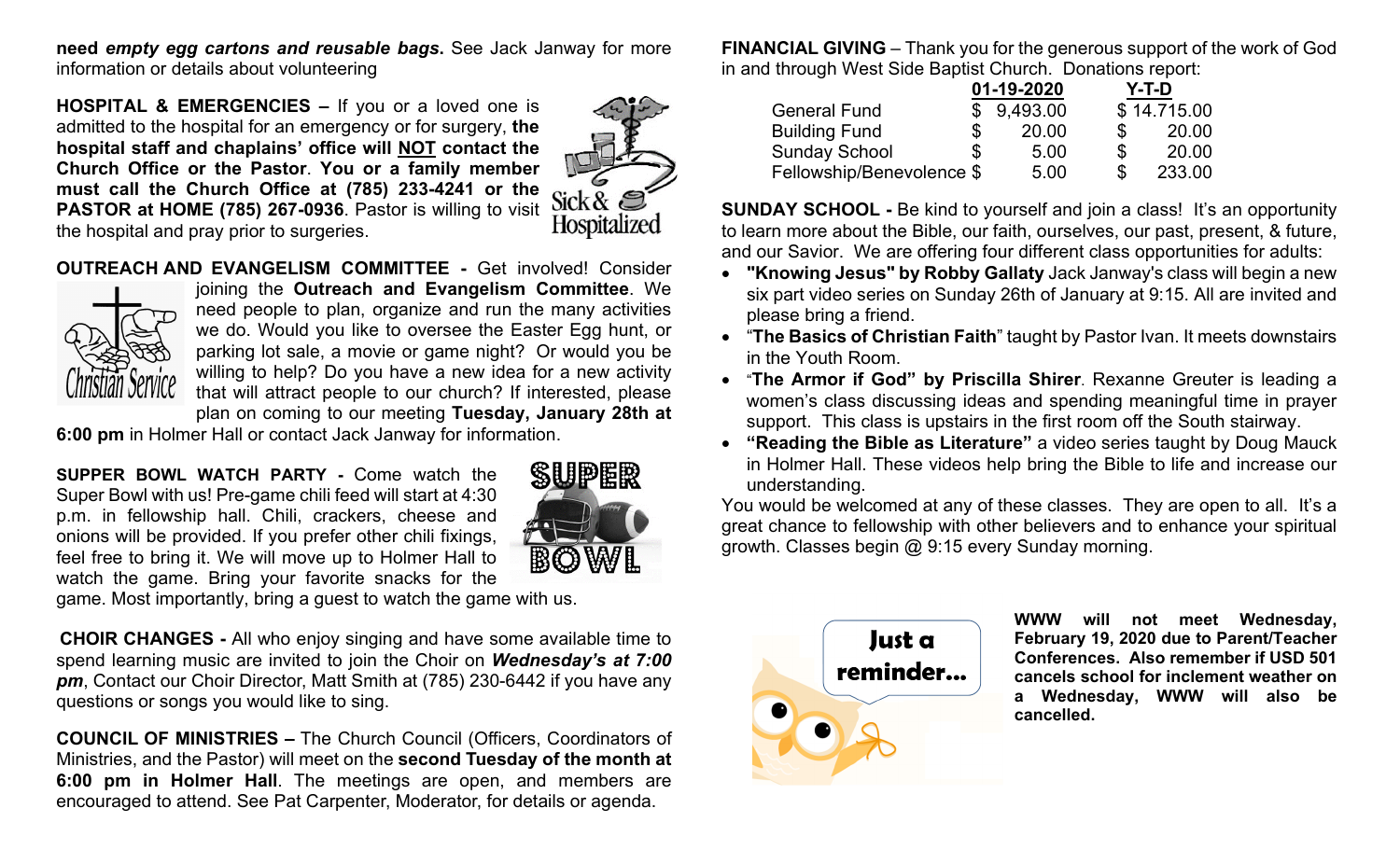### **WEEKLY CALENDAR**

### **SUNDAY, JANUARY 26**

| $9:15$ am          | <b>Sunday School</b>            |
|--------------------|---------------------------------|
| $10:30$ am         | Worship Service (S)             |
| $12:00 \text{ pm}$ | <b>Annual Meeting (Potluck)</b> |

#### **MONDAY, JANUARY 27**

9:00 am Baby Closet

## **TUESDAY, JANUARY 28**

| $6:00 \text{ pm}$ | <b>Outreach Meeting</b> |
|-------------------|-------------------------|
| $6:00 \text{ pm}$ | Men's Chorus            |

# **WEDNESDAY, JANUARY 29**

| $10:30$ am       | Bible Study – Book of Micah (HH)   |
|------------------|------------------------------------|
| $3:30 - 5:30$ pm | Fruit & Vegetable Food Pantry (FH) |
| $5:00 - 7:00$ pm | <b>Baby Closet Ministry</b>        |
| $5:30 - 6:00$ pm | Free Supper (FH)                   |
| $6:00 - 7:00$ pm | <b>WWW Bible Clubs</b>             |
| $7:00$ pm        | Choir Practice (S)                 |
|                  |                                    |

# **THURSDAY, JANUARY 30**

1:00 - 3:00 pm Baby Closet Ministry

## **FRIDAY, JANUARY 31**

# **SATURDAY, FEBUARY 1**

1:00 pm Worship Team

# **SUNDAY, FEBUARY 2**

| <u> JUNUAN, I LUUAN I L</u> |
|-----------------------------|
| <b>Sunday School</b>        |
| Worship                     |
| <b>Super Bowl Party</b>     |
|                             |

#### **OUR THOUGHTS AND PRAYERS**

Albert, Henry – Lou Gehrig's Disease (Karen & Janice Kirby's cousins' husband) Carpenter, Al & Bradley – Health concerns Carpenter, Harry and Pat – Health concerns Davis, Valarie – Health concerns (Bev. McCurdy's neighbor and friend) Goff, Jim & Faye – Health concerns Jones, Gwen – Health concerns (Potwin Presbyterian) Key, Charles – Health concerns (Nelda Janway's brother) Lewis, Joanna – Health concerns (Nelda and Jack Janway's grandniece) Longstaff, Judy & Ernie – Health concerns Mansfield, Virginia – Fallen Matthiessen, Jessica – Health concerns May, Nancy – Health concerns May, Steve – Health concerns Miller, Jeannine – Health concerns (Tera Triggs' mom and WSBC Volunteer) Morris, Don & Molly – Health concerns Poe, Becky & Terry – Health concerns Roach, Carolyn – Health concerns (Nelda Janway's sister) Springer, Keith – Health concerns (Marianne Spano's brother) Springer, Larry – Health concerns (Marianne Spano's brother) Swank, Kim – Health concerns Zab, Lola – Health concerns (Marianne Spano's sister) Human Trafficking / Sexual Slavery International Ministries and Missionaries (Global Servants) Ward Meade Neighborhood WWW Kids Bible Club **HOMEBOUND & CARE FACILITIES:**  \*Cunningham, June – Brewster Place \*Landis, Etta – Capital Ridge \*Dell, Shirley & Larry \*Lundgren, Hilda \*Goodnow, Grace \*May, Renea \*Farrar, Helen –Plaza West \*Merrifield, Marie – Lexington P. \*Haney, Gerald \*Moody, Rogene – Homestead \*Hunter, Russ \*Pasley, Ken - Brookdale \*Johnson, Mary Lou – Aldersgate \*Penny, Theo \*Kieffer, Alice \*Perkins, Edward

\*Smith-Tindall, Hazel – Ottawa